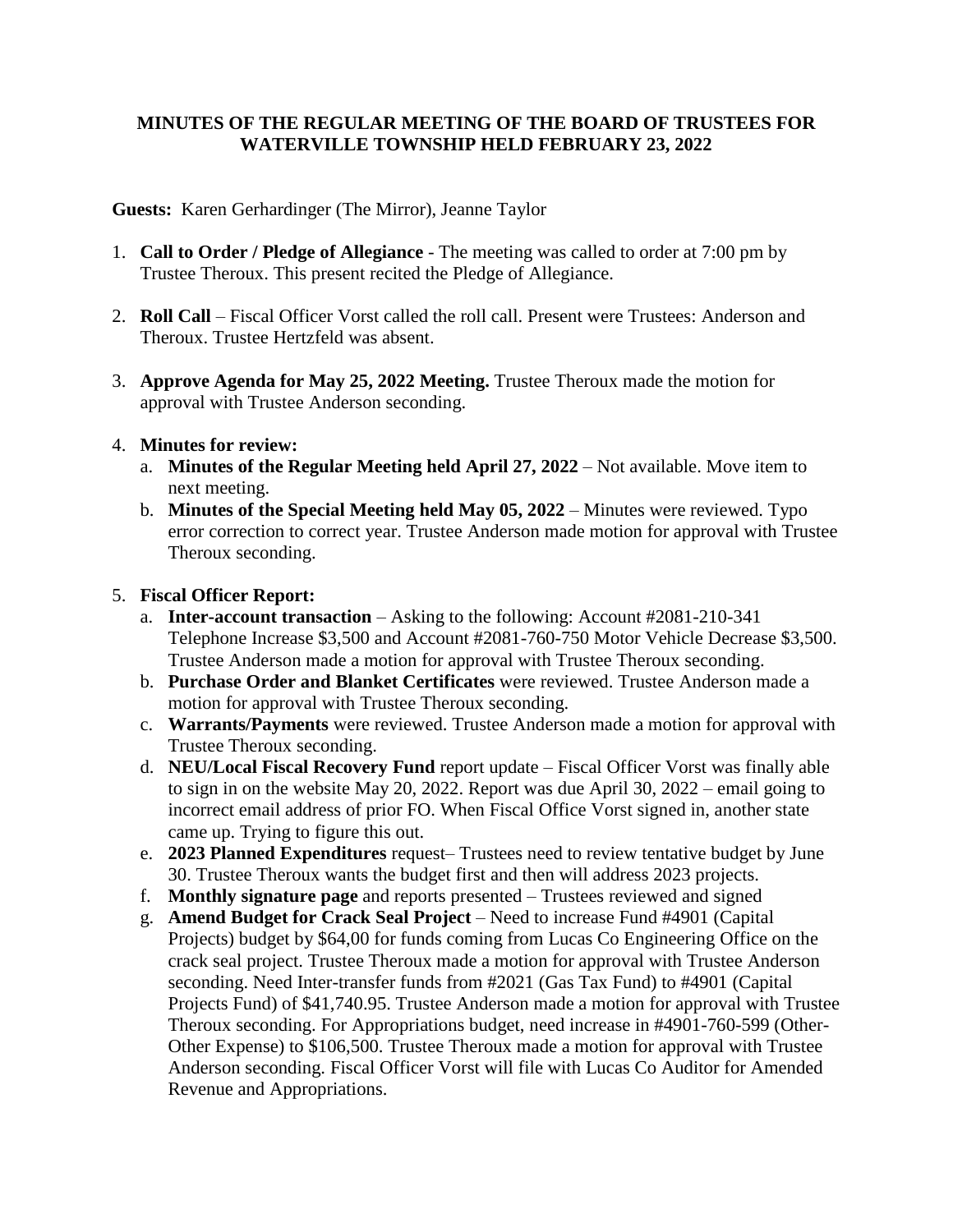### 6. **Old Business**

**a. Public hearings for the Permissive Motor Vehicle License Fee** – Currently the notice in the Mirror to run on May 26, 2022 and June 2, 2022 for the hearing dates of June 14 and 21 at 7 pm at the Township Hall. Notice has been placed in the window of the town hall.

### 7. **New Business**

- a. **Recertification of Lighting Projects** These need to be recertified this year along with any new assessments. If making changes, we will need to submit a new spreadsheet. This must be done no later than September. Trustee Theroux wants this moved to the next meeting stating Trustee Hertzfeld has the most knowledge on this.
- b. **OneOhio Recovery Resolution** This is dealing with the Opioid Settlement to communities in Ohio. Approved the appointment of Springfield Township Fire Chief Barry Cousino to represent Lucas County townships. Motion to approve **Resolution 2022-2** was made by Trustee Theroux and seconded by Trustee Anderson. With a vote of 2 yeas and 0 nays, motion passed.

#### **8. Department Reports**

- a. **Police** Chief Humes asked to approve the purchase of another police vehicle. He has a quote of \$48,949. With supply issues and high mileage, he thinks we should place this order now. Trustee Theroux made the motion to approve the purchase using the local fiscal recovery funds for this purchase and seconded by Trustee Anderson. The other vehicle was approved using the police funds. Chief Humes also asked for the purchase of a laser speed device. This is more accurate than radar. The estimated \$2,000 cost will use police funds. Trustee Theroux made the motion to approve the purchase and seconded by Trustee Anderson. Chief Humes has been working on updating records, updating the database, modernizing the evidence room and adding security to the building. Chief Humes is researching copier needs for his department. The expiration on the current lease is coming up.
- b. **Zoning Inspector Report** Jim Fischer presented his report. No new permits written since last meeting. He has two appointments on Friday, May 27. Jim Fischer presented the Trustees with a sample letter from John Borell, Lucas County Prosecuting Attorney regarding nuisance issues in the township. After some discussion, Trustee Theroux made the motion to approve Jim Fischer using the letter for nuisance complaint at 11330 Waterville Swanton Rd. and seconded by Trustee Anderson. Jim Fischer will also be approaching Josh Doyle on the Telluride property. The process for the nuisance complaint is as follows: Letter sent by Jim Fischer. The party has ten (10) days to fix the problem or start correcting the problem. They can call to get an extension if needed. If this complaint is not resolved, Trustee will put the expense to correct on the tax bill for the property.

#### 9. **Correspondence/Administrative -**

**a**. Received Thank you card from Jon McAfee with the Anthony Wayne Alumni Association for the donation to the AW Alumni Public Safety Scholarship.